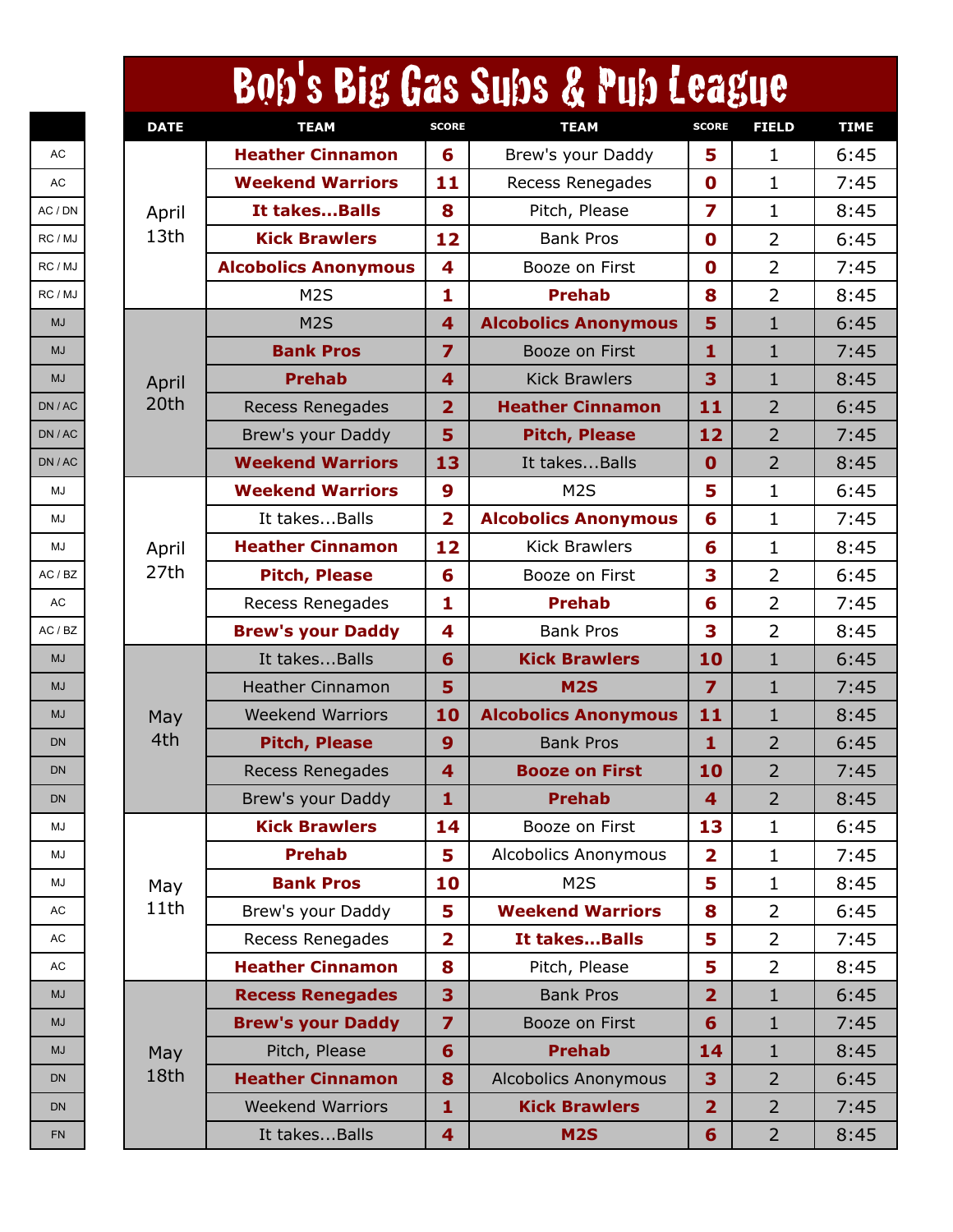| <b>DATE</b> | <b>TEAM</b>                 | <b>SCORE</b>            | Bob's Big Gas Subs & Pub League<br><b>TEAM</b> | <b>SCORE</b>            | <b>FIELD</b>   |
|-------------|-----------------------------|-------------------------|------------------------------------------------|-------------------------|----------------|
|             | <b>Alcobolics Anonymous</b> | 4                       | <b>Kick Brawlers</b>                           | 12                      | 1              |
|             | Booze on First              | $\overline{\mathbf{2}}$ | M <sub>2</sub> S                               | 6                       | 1              |
| May         | <b>Prehab</b>               | 14                      | <b>Bank Pros</b>                               | 4                       | $\mathbf 1$    |
| 25th        | It takesBalls               | $\overline{\mathbf{2}}$ | <b>Heather Cinnamon</b>                        | 6                       | $\overline{2}$ |
|             | Pitch, Please               | 6                       | <b>Weekend Warriors</b>                        | 9                       | $\overline{2}$ |
|             | Recess Renegades            | 6                       | <b>Brew's your Daddy</b>                       | 14                      | $\overline{2}$ |
|             | <b>Heather Cinnamon</b>     | 6                       | <b>Weekend Warriors</b>                        | 13                      | $\mathbf{1}$   |
|             | It takesBalls               | $\overline{\mathbf{z}}$ | Brew's your Daddy                              | 11                      | $\mathbf{1}$   |
| June        | Pitch, Please               | 13                      | <b>Recess Renegades</b>                        | $\overline{2}$          | $\mathbf{1}$   |
| 1st         | <b>Alcobolics Anonymous</b> | 5                       | <b>Bank Pros</b>                               | $\overline{\mathbf{2}}$ | $\overline{2}$ |
|             | <b>Kick Brawlers</b>        | $\overline{z}$          | M <sub>2</sub> S                               | 9                       | $\overline{2}$ |
|             | Booze on First              | 3                       | Prehab                                         | 12                      | $\overline{2}$ |
|             |                             |                         |                                                |                         | $\mathbf 1$    |
|             |                             |                         |                                                |                         | 1              |
| June        |                             |                         |                                                |                         | $\mathbf{1}$   |
| 8th         |                             |                         |                                                |                         | 2              |
|             |                             |                         |                                                |                         | $\overline{2}$ |
|             |                             |                         |                                                |                         | $\overline{2}$ |
|             |                             |                         |                                                |                         | $\mathbf{1}$   |
|             |                             |                         |                                                |                         | $\mathbf{1}$   |
| June        |                             |                         |                                                |                         | $\mathbf{1}$   |
| 15          |                             |                         |                                                |                         | $\overline{2}$ |
|             |                             |                         |                                                |                         | $\overline{2}$ |
|             |                             |                         |                                                |                         | $\overline{2}$ |
|             |                             |                         |                                                |                         | $\mathbf{1}$   |
|             |                             |                         |                                                |                         | $\mathbf 1$    |
| June        |                             |                         |                                                |                         | $\mathbf{1}$   |
| 22nd        |                             |                         |                                                |                         | $\overline{2}$ |
|             |                             |                         |                                                |                         | $\overline{2}$ |
|             |                             |                         |                                                |                         | $\overline{2}$ |
|             |                             |                         |                                                |                         | $\mathbf{1}$   |
|             |                             |                         |                                                |                         | $\mathbf{1}$   |
| June        |                             |                         |                                                |                         | $\mathbf{1}$   |
| 29th        |                             |                         |                                                |                         | $\overline{2}$ |
|             |                             |                         |                                                |                         | $\overline{2}$ |
|             |                             |                         |                                                |                         | $\overline{2}$ |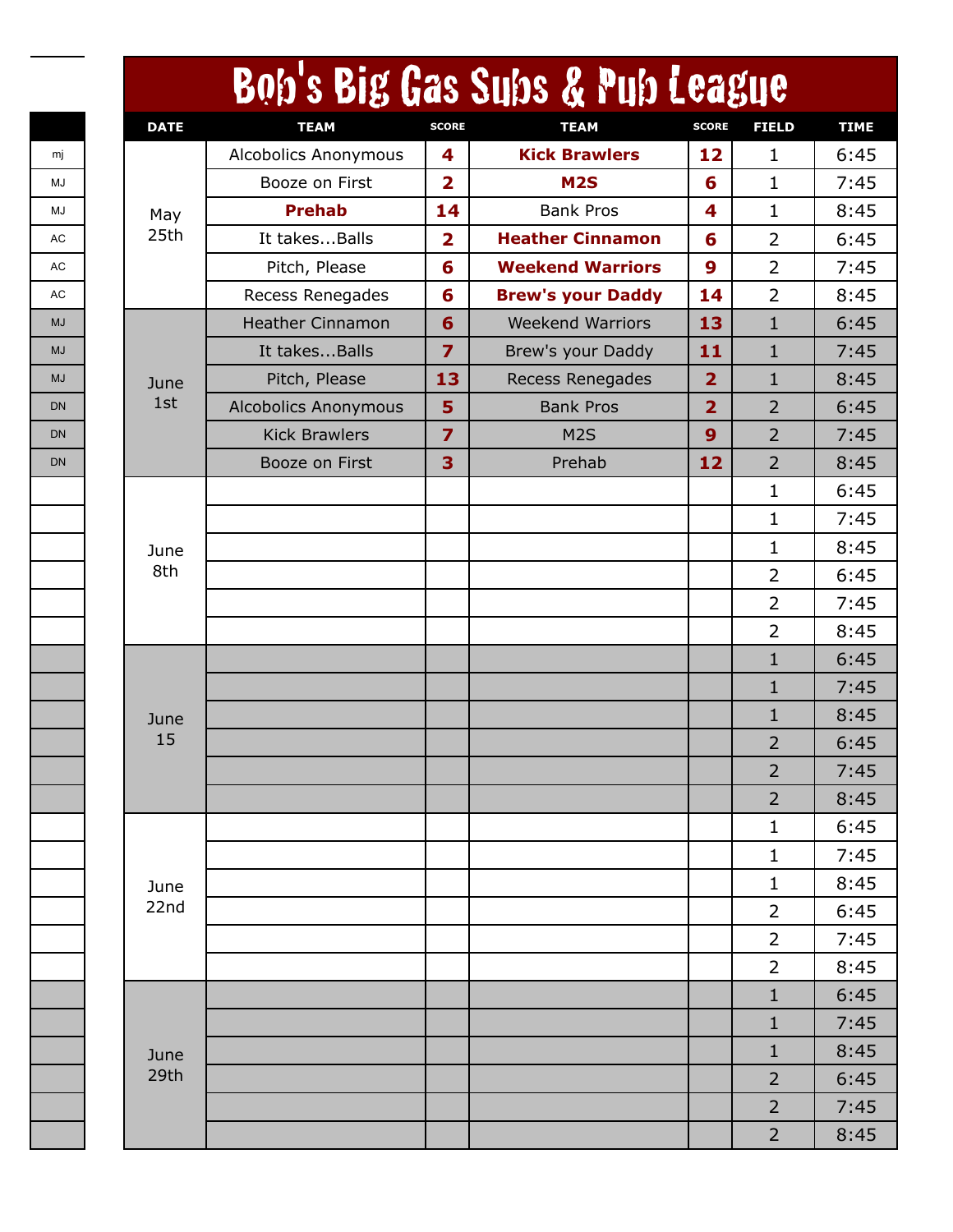|           |             |                          |                         | Old Winston Social Club League |                         |                |             |
|-----------|-------------|--------------------------|-------------------------|--------------------------------|-------------------------|----------------|-------------|
|           | <b>DATE</b> | <b>TEAM</b>              | <b>SCORE</b>            | <b>TEAM</b>                    | <b>SCORE</b>            | <b>FIELD</b>   | <b>TIME</b> |
| AC / BZ   |             | <b>Freeballers</b>       | 13                      | <b>Recess Warriors</b>         | 3                       | 1              | 6:45        |
| AC / BZ   |             | <b>America!</b>          | $\boldsymbol{9}$        | Where the Pitches At?          | 3                       | $\mathbf{1}$   | 7:45        |
| AC / BZ   | April       | <b>Roger's Moustache</b> | 11                      | Pushers                        | 7                       | $\mathbf{1}$   | 8:45        |
| RC / MJ   | 14th        | <b>5 Strong</b>          | 27                      | <b>NCDubs</b>                  | 4                       | $\overline{2}$ | 6:45        |
| RC / MJ   |             | <b>Kenny Powers</b>      | 3                       | Grass Lightning                | $\overline{2}$          | $\overline{2}$ | 7:45        |
| RC / MJ   |             | Drinker's                | 10                      | <b>Tailkickers</b>             | 13                      | $\overline{2}$ | 8:45        |
| MJ / AC   |             | <b>Grass Lightning</b>   | 5                       | <b>5 Strong</b>                | 14                      | $\mathbf{1}$   | 6:45        |
| MJ / AC   |             | <b>NCDubs</b>            | 3                       | <b>Tailkickers</b>             | 20                      | 1              | 7:45        |
| MJ / AC   | April       | <b>Kenny Powers</b>      | 6                       | Drinker's                      | 5                       | $\mathbf{1}$   | 8:45        |
| <b>RC</b> | 21st        | Where the Pitches At?    | 4                       | <b>Freeballers</b>             | 8                       | $\overline{2}$ | 6:45        |
| <b>RC</b> |             | <b>Recess Warriors</b>   | 3                       | <b>Pushers</b>                 | 20                      | $\overline{2}$ | 7:45        |
| <b>RC</b> |             | <b>America!</b>          | $\overline{\mathbf{4}}$ | Roger's Moustache              | 3                       | $\overline{2}$ | 8:45        |
| BZ        |             | <b>America!</b>          | 16                      | Kenny Powers                   | 3                       | $\mathbf{1}$   | 6:45        |
| <b>BZ</b> |             | Roger's Moustache        | $\overline{\mathbf{2}}$ | <b>Drinker's</b>               | 3                       | $\mathbf{1}$   | 7:45        |
| BZ        | April       | Freeballers              | 7                       | <b>5 Strong</b>                | 8                       | $\mathbf{1}$   | 8:45        |
| <b>RC</b> | 28th        | <b>Pushers</b>           | 13                      | <b>Tailkickers</b>             | $\mathbf 0$             | $\overline{2}$ | 6:45        |
| <b>RC</b> |             | <b>Recess Warriors</b>   | 9                       | <b>NCDubs</b>                  | 10                      | $\overline{2}$ | 7:45        |
| <b>RC</b> |             | Where the Pitches At?    | 6                       | <b>Grass Lightning</b>         | 11                      | $\overline{2}$ | 8:45        |
| <b>AC</b> |             | <b>Grass Lightning</b>   | 24                      | <b>Recess Warriors</b>         | $\overline{2}$          | $\mathbf{1}$   | 6:45        |
| <b>AC</b> |             | <b>Tailkickers</b>       | 9                       | Where the Pitches At?          | $\overline{7}$          | 1              | 7:45        |
| AC        | May         | <b>NCDubs</b>            | $\mathbf 0$             | <b>Pushers</b>                 | 14                      | $\mathbf{1}$   | 8:45        |
| <b>RC</b> | 5th         | Roger's Moustache        | 3                       | <b>5 Strong</b>                | 6                       | $\overline{2}$ | 6:45        |
| <b>RC</b> |             | <b>Freeballers</b>       | $\overline{2}$          | Kenny Powers                   | $\mathbf 0$             | 2              | 7:45        |
| <b>RC</b> |             | <b>America!</b>          | 18                      | Drinker's                      | $\mathbf{1}$            | $\overline{2}$ | 8:45        |
| BZ        |             | Where the Pitches At?    | $\mathbf{1}$            | <b>Roger's Moustache</b>       | 9                       | $\mathbf{1}$   | 6:45        |
| BZ        |             | <b>Recess Warriors</b>   | $\mathbf 0$             | <b>America!</b>                | 24                      | $\mathbf{1}$   | 7:45        |
| BZ        | May         | Freeballers              | 1                       | <b>Pushers</b>                 | 4                       | $\mathbf{1}$   | 8:45        |
| <b>RC</b> | 12th        | <b>Grass Lightning</b>   | 6                       | Drinker's                      | 4                       | $\overline{2}$ | 6:45        |
| <b>RC</b> |             | <b>5 Strong</b>          | 12                      | <b>Tailkickers</b>             | $\overline{\mathbf{2}}$ | $\overline{2}$ | 7:45        |
| <b>RC</b> |             | <b>NCDubs</b>            | $\mathbf 0$             | <b>Kenny Powers</b>            | 12                      | $\overline{2}$ | 8:45        |
| <b>AC</b> |             | <b>Freeballers</b>       | $\overline{\mathbf{4}}$ | Drinker's                      | 3                       | $\mathbf{1}$   | 6:45        |
| <b>AC</b> |             | <b>America!</b>          | 5                       | 5 Strong                       | 4                       | $\mathbf{1}$   | 7:45        |
| <b>AC</b> | May         | <b>Roger's Moustache</b> | $\overline{z}$          | Kenny Powers                   | 6                       | $\mathbf{1}$   | 8:45        |
| <b>RC</b> | 19th        | <b>Tailkickers</b>       | 17                      | <b>Recess Warriors</b>         | $\mathbf{1}$            | $\overline{2}$ | 6:45        |
| <b>RC</b> |             | <b>NCDubs</b>            | $\mathbf{1}$            | <b>Where the Pitches At?</b>   | 3                       | $\overline{2}$ | 7:45        |
| RC        |             | <b>Grass Lightning</b>   | 3                       | <b>Pushers</b>                 | $6\phantom{1}$          | $\overline{2}$ | 8:45        |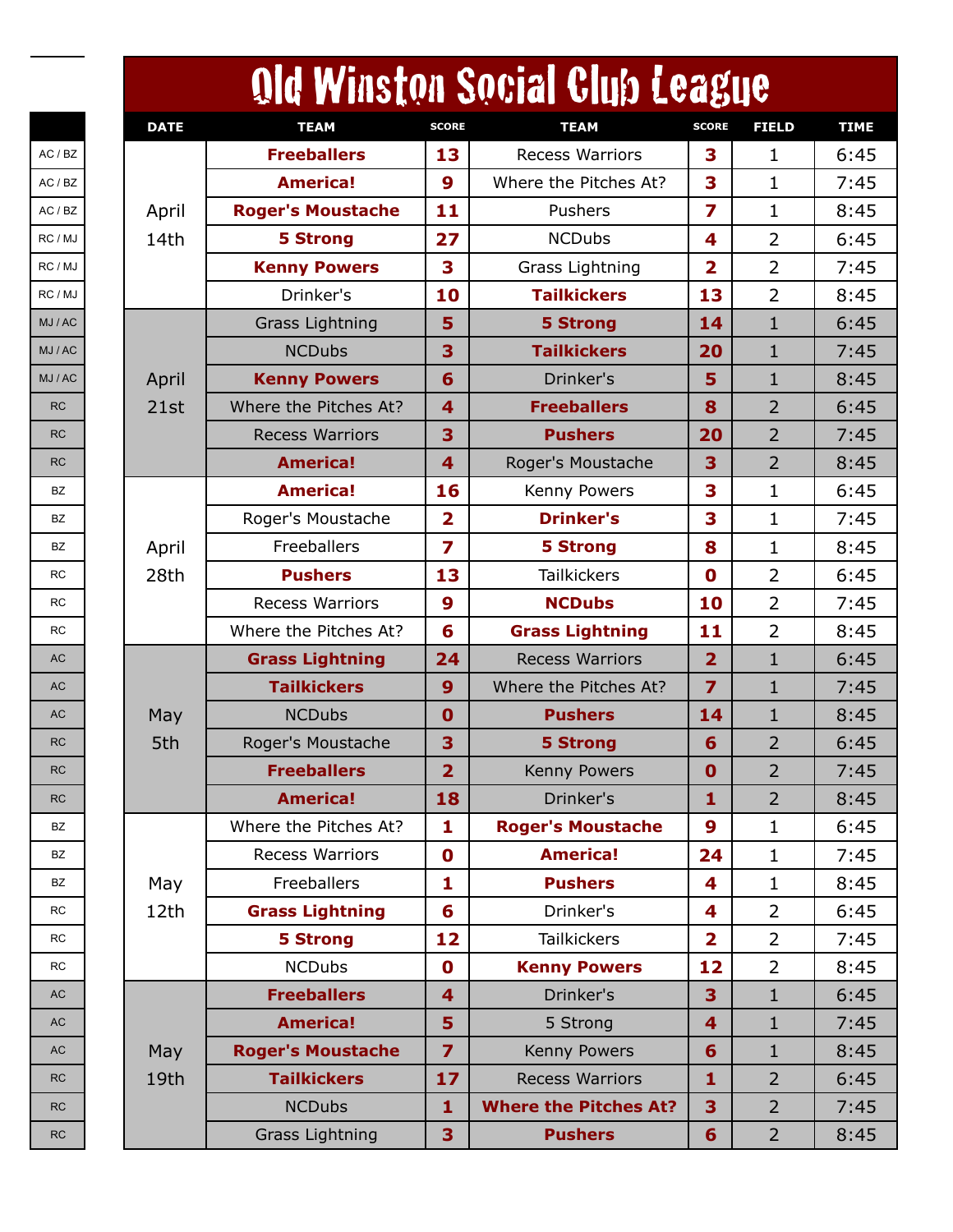|             |                              |                         | Old Winston Social Club League |                         |                |
|-------------|------------------------------|-------------------------|--------------------------------|-------------------------|----------------|
| <b>DATE</b> | <b>TEAM</b>                  | <b>SCORE</b>            | <b>TEAM</b>                    | <b>SCORE</b>            | <b>FIELD</b>   |
|             | <b>Tailkickers</b>           | $\overline{\mathbf{2}}$ | <b>Kenny Powers</b>            | 13                      | 1              |
|             | Drinker's                    | 3                       | <b>5 Strong</b>                | 13                      | 1              |
| May         | Grass Lightning              | 10                      | <b>NCDubs</b>                  | 14                      | $\mathbf{1}$   |
| 26th        | Pushers                      | 7                       | <b>America!</b>                | 10                      | $\overline{2}$ |
|             | Roger's Moustache            | $\mathbf 0$             | <b>Freeballers</b>             | 8                       | $\overline{2}$ |
|             | <b>Where the Pitches At?</b> | 17                      | <b>Recess Warriors</b>         | $\overline{\mathbf{2}}$ | $\overline{2}$ |
|             | Freeballers                  | 1                       | <b>America!</b>                | 6                       | $\mathbf{1}$   |
|             | Pushers                      | 3                       | <b>Where the Pitches At?</b>   | 5                       | $\mathbf{1}$   |
| June        | <b>Roger's Moustache</b>     | 22                      | <b>Recess Warriors</b>         | $\mathbf 0$             | $\mathbf{1}$   |
| 2nd         | Drinker's                    | $\overline{2}$          | <b>NCDubs</b>                  | 3                       | $\overline{2}$ |
|             | <b>Tailkickers</b>           | $\overline{\mathbf{4}}$ | <b>Grass Lightning</b>         | 8                       | $\overline{2}$ |
|             | 5 Strong                     | $\overline{\mathbf{4}}$ | <b>Kenny Powers</b>            | 10                      | $\overline{2}$ |
|             |                              |                         |                                |                         | $\mathbf{1}$   |
|             |                              |                         |                                |                         | 1              |
| June        |                              |                         |                                |                         | $\mathbf{1}$   |
| 9th         |                              |                         |                                |                         | $\overline{2}$ |
|             |                              |                         |                                |                         | $\overline{2}$ |
|             |                              |                         |                                |                         | $\overline{2}$ |
|             |                              |                         |                                |                         | $\mathbf{1}$   |
|             |                              |                         |                                |                         | $\mathbf{1}$   |
| June        |                              |                         |                                |                         | $\mathbf{1}$   |
| 16th        |                              |                         |                                |                         | $\overline{2}$ |
|             |                              |                         |                                |                         | $\overline{2}$ |
|             |                              |                         |                                |                         | $\overline{2}$ |
|             |                              |                         |                                |                         | $\mathbf 1$    |
|             |                              |                         |                                |                         | $\mathbf{1}$   |
| June        |                              |                         |                                |                         | $\mathbf{1}$   |
| 22nd        |                              |                         |                                |                         | $\overline{2}$ |
|             |                              |                         |                                |                         | $\overline{2}$ |
|             |                              |                         |                                |                         | $\overline{2}$ |
|             |                              |                         |                                |                         | $\mathbf{1}$   |
|             |                              |                         |                                |                         | $\mathbf{1}$   |
| June        |                              |                         |                                |                         | $\mathbf{1}$   |
| 29th        |                              |                         |                                |                         | $\overline{2}$ |
|             |                              |                         |                                |                         | $\overline{2}$ |
|             |                              |                         |                                |                         | $\overline{2}$ |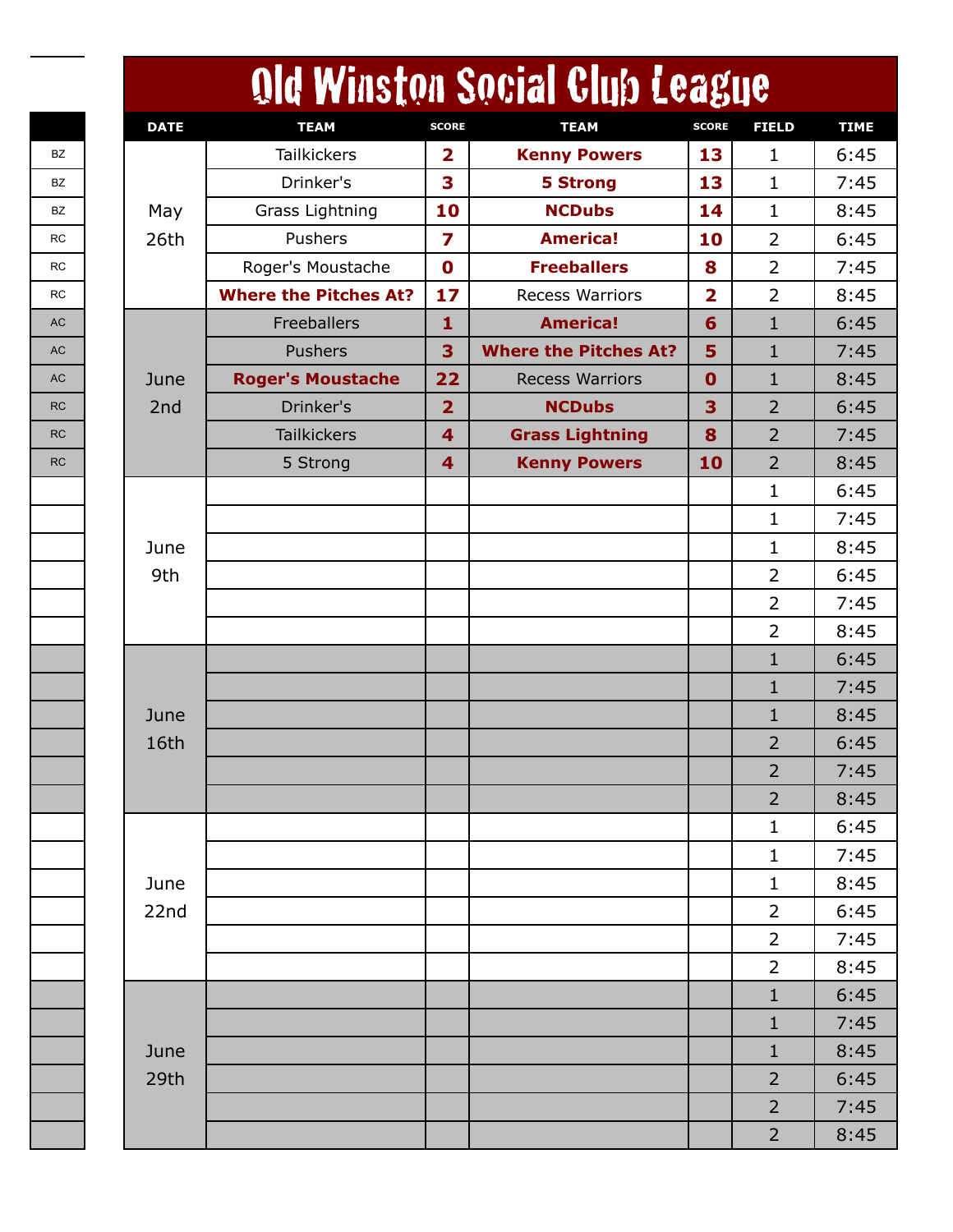|           | <b>Playoffs!?</b> |                             |                         |                           |                         |                |             |  |  |
|-----------|-------------------|-----------------------------|-------------------------|---------------------------|-------------------------|----------------|-------------|--|--|
|           | <b>DATE</b>       | <b>TEAM</b>                 | <b>SCORE</b>            | <b>TEAM</b>               | <b>SCORE</b>            | <b>FIELD</b>   | <b>TIME</b> |  |  |
| AC        |                   | #14 Tailkickers             | $\mathbf 0$             | # 19 Bank Pros            | 9                       | $\mathbf{1}$   | 6:45        |  |  |
| AC / MJ   |                   | #3 5 Strong                 | 14                      | <b>Bank Pros</b>          | $\mathbf 0$             | $\mathbf{1}$   | 7:45        |  |  |
| AC / MJ   | June              | #4 Weekend Warriors         | $\overline{\mathbf{z}}$ | Pitch, Please             | 1                       | $\mathbf 1$    | 8:45        |  |  |
| <b>RC</b> | 8th               | #13 Pitch, Please           | $\overline{\mathbf{z}}$ | #20 It takesBalls         | 3                       | $\overline{2}$ | 6:45        |  |  |
| <b>RC</b> |                   | #15 Brew's your Daddy       | 12                      | #18 NC Dubs               | $\mathbf 0$             | $\overline{2}$ | 7:45        |  |  |
| <b>RC</b> |                   | #10 Alcobolics              | 6                       | #23 Recess Renegades      | 3                       | $\overline{2}$ | 8:45        |  |  |
| AC        |                   | #11 Roger's Moustache       | 21                      | #22 Drinker's             | $\overline{2}$          | $\mathbf 1$    | 6:45        |  |  |
| AC / MJ   |                   | #6 Pushers                  | 1                       | <b>Roger's Moustache</b>  | 14                      | $\mathbf 1$    | 7:45        |  |  |
| AC / MJ   | June              | #1 America                  | 4                       | M2S / Where the Pitches   | $\mathbf 0$             | $\mathbf{1}$   | 8:45        |  |  |
| RC / MJ   | 9th               | #16 M2S                     | 6                       | #17 Where the Pitches At? | 8                       | $\overline{2}$ | 6:45        |  |  |
| <b>RC</b> |                   | #9 Kenny Powers             | 3                       | #24 Recess Warriors       | 1                       | $\overline{2}$ | 7:45        |  |  |
| AC / MJ   | June              | #12 Grass Lightning         | $\overline{z}$          | #21 Booze on First        | $\mathbf 0$             | $\mathbf{1}$   | 6:45        |  |  |
| AC / MJ   | 15th              | #7 Kick Brawlers            | $\mathbf{1}$            | <b>Alcobolics</b>         | $\overline{\mathbf{4}}$ | $\mathbf{1}$   | 7:45        |  |  |
| AC / MJ   |                   | #5 Heather Cinnamon         | 6                       | <b>Grass Lightning</b>    | 10                      | $\mathbf{1}$   | 8:45        |  |  |
| RC / MJ   | June              | #8 Freeballers              | 3                       | <b>Kenny Powers</b>       | $\overline{2}$          | $\mathbf{1}$   | 6:45        |  |  |
| RC / MJ   | 16th              | #2 Prehab                   | 8                       | Brew's your Daddy         | $\overline{z}$          | $\mathbf{1}$   | 7:45        |  |  |
| M/RC/MJ   | June              | <b>America!</b>             | 11                      | Freeballers               | 6                       | $\mathbf 1$    | 6:45        |  |  |
| M/RC/MJ   | 23 <sub>th</sub>  | <b>Alcobolics Anonymous</b> | $\mathbf 0$             | <b>Prehab</b>             | 6                       | $\mathbf 1$    | 7:45        |  |  |
| BN/RC/MJ  |                   | <b>Weekend Warriors</b>     | 4                       | Grass Lightning           | $\overline{2}$          | $\mathbf{1}$   | 8:45        |  |  |
| M/N/R/A   | June              | <b>Roger's Moustache</b>    |                         | 5 Strong                  |                         | $\mathbf{1}$   | 6:45        |  |  |
| M/N/R/A   | 29th              | <b>Weekend Warriors</b>     | 8                       | America!                  | $\overline{z}$          | $\mathbf{1}$   | 7:45        |  |  |
| M/N/R/A   |                   | <b>Roger's Moustache</b>    | 5                       | Prehab                    | $\overline{\mathbf{4}}$ | $\mathbf{1}$   | 8:45        |  |  |
| M/R/A/TK  | July 6th          | <b>Roger's Moustache</b>    | 7                       | <b>Weekend Warriors</b>   | 5                       | $\mathbf 1$    | 7:15        |  |  |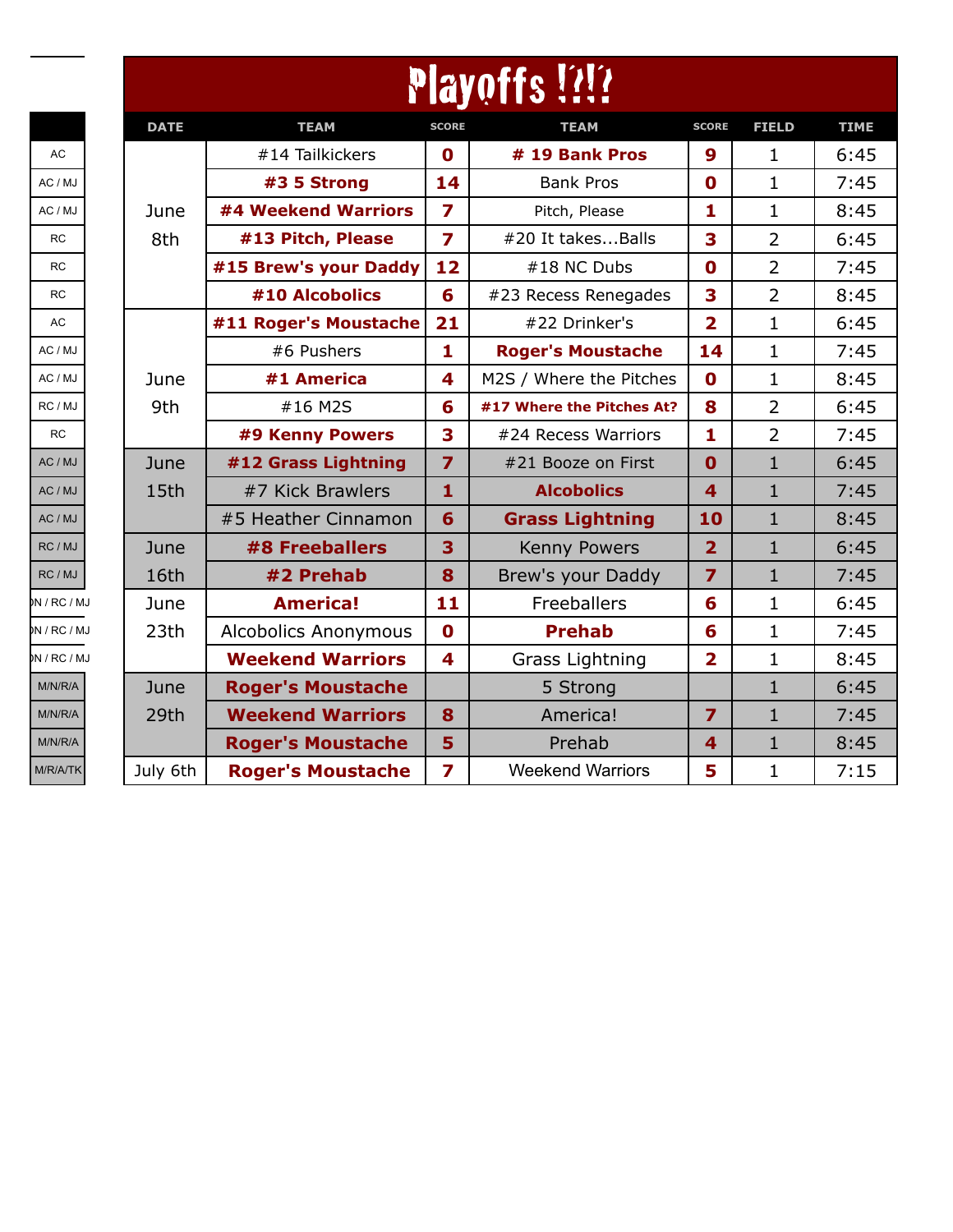| Bob's Big Gas Subs & Pub League |                |                |       |    |    |                |  |  |  |
|---------------------------------|----------------|----------------|-------|----|----|----------------|--|--|--|
| OTHER DIVISION                  |                |                |       |    |    |                |  |  |  |
| Team                            | W              |                | PCT.  | PF | PA | DIFF.          |  |  |  |
| *Weekend Warriors               | 6              | $\overline{2}$ | 0.750 | 74 | 35 | 39             |  |  |  |
| <b>AHeather Cinnamon</b>        | 6              | $\overline{2}$ | 0.750 | 62 | 43 | 19             |  |  |  |
| Pitch, Please                   | 4              | 4              | 0.500 | 64 | 50 | 14             |  |  |  |
| Brew's your Daddy               | 4              | 4              | 0.500 | 52 | 52 | $\overline{0}$ |  |  |  |
| It takesBalls                   | $\overline{2}$ | 6              | 0.250 | 34 | 61 | $-27$          |  |  |  |
| <b>Recess Renegades</b>         | 1              | 7              | 0.125 | 20 | 72 | $-52$          |  |  |  |
| ANOTHER DIVISION                |                |                |       |    |    |                |  |  |  |
| <b>Team</b>                     | W              |                | PCT.  | PF | PA | DIFF.          |  |  |  |
| *Prehab                         | 8              | 0              | 1.000 | 67 | 21 | 46             |  |  |  |
| <b>Kick Brawlers</b>            | 5              | 3              | 0.625 | 66 | 49 | 17             |  |  |  |
| <b>Alcobolics Anonymous</b>     | 5              | 3              | 0.625 | 40 | 43 | $-3$           |  |  |  |
| <b>Menace to Sobriety</b>       | 4              | 4              | 0.500 | 43 | 50 | $-7$           |  |  |  |
| <b>Bank Pros</b>                | $\overline{2}$ | 6              | 0.250 | 29 | 53 | $-24$          |  |  |  |
| Booze on First                  | 1              | 7              | 0.125 | 38 | 60 | $-22$          |  |  |  |

## Old Winston Social Club League

| PESTI DIVISION                 |   |                |       |    |     |                |  |  |
|--------------------------------|---|----------------|-------|----|-----|----------------|--|--|
| Team                           | W | ш              | PCT.  | PF | PA  | DIFF.          |  |  |
| *5 Strong                      | 6 | $\overline{2}$ | 0.750 | 88 | 39  | 49             |  |  |
| <b>Kenny Powers</b>            | 5 | 3              | 0.625 | 53 | 38  | 15             |  |  |
| <b>Grass Lightning</b>         | 4 | 4              | 0.500 | 69 | 53  | 16             |  |  |
| <b>Tailkickers</b>             | 4 | 4              | 0.500 | 67 | 67  | $\overline{0}$ |  |  |
| Drinker's w/ a Kicking Problem | 1 | 7              | 0.125 | 31 | 65  | $-34$          |  |  |
| <b>NC Dubs</b>                 | 3 | 5              | 0.375 | 35 | 97  | $-62$          |  |  |
| HARRINGTON DIVISION            |   |                |       |    |     |                |  |  |
| Team                           | W |                | PCT.  | PF | PA  | DIFF.          |  |  |
| *America!                      | 8 | 0              | 1.000 | 92 | 22  | 70             |  |  |
| <b>^Pushers</b>                | 5 | 3              | 0.625 | 74 | 33  | 41             |  |  |
| <b>^Freeballers</b>            | 5 | 3              | 0.625 | 44 | 28  | 16             |  |  |
| Roger's Moustache              | 4 | 4              | 0.500 | 57 | 35  | 22             |  |  |
| Where the Pitches At?          | 3 | 5              | 0.375 | 46 | 52  | $-6$           |  |  |
| <b>Recess Warriors</b>         | 0 | 8              | 0.000 | 20 | 147 | $-127$         |  |  |

\*Clinched Division & !st Round Bye

^Clinced 1st Round Bye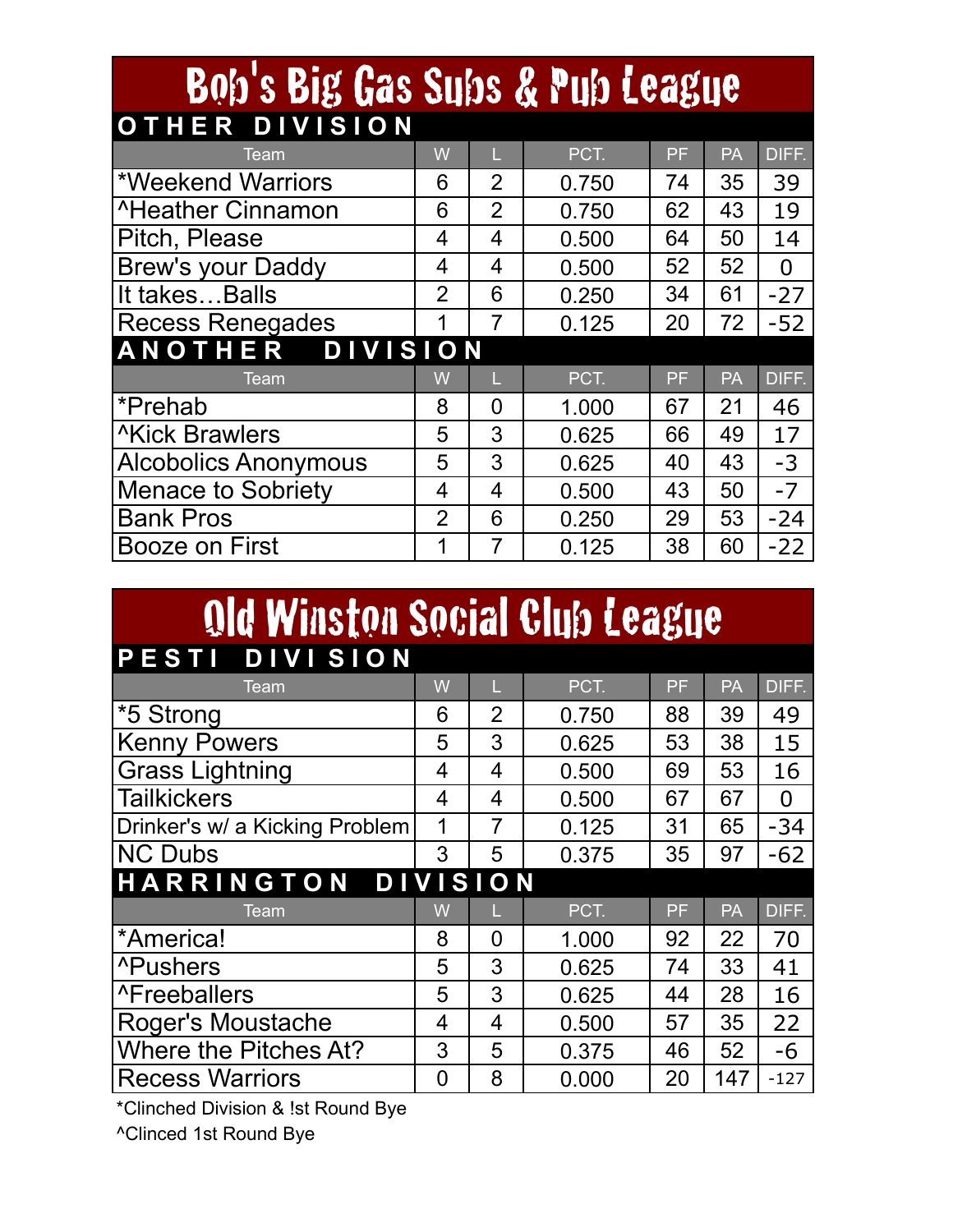| <b>SEED</b><br><b>TEAM</b>     | W |                | DIFF. |
|--------------------------------|---|----------------|-------|
| America!                       | 8 | O              | 70    |
| $\overline{2}$<br>Prehab       | 8 | 0              | 46    |
| 1st Round Bye<br>3<br>5 Strong | 6 | $\overline{2}$ | 49    |
| 4<br><b>Weekend Warriors</b>   | 6 | $\overline{2}$ | 39    |
| 5<br><b>Heather Cinnamon</b>   | 6 | $\overline{2}$ | 19    |
| 6<br><b>Pushers</b>            | 5 | 3              | 41    |
| <b>Kick Brawlers</b>           | 5 | 3              | 17    |
| 8<br>Freeballers               | 5 | 3              | 16    |

|                                    | ∠              | Prehab                         | O              | v              | 4υ          |
|------------------------------------|----------------|--------------------------------|----------------|----------------|-------------|
| Bye                                | 3              | 5 Strong                       | 6              | $\overline{2}$ | 49          |
| 1st Round                          | 4              | <b>Weekend Warriors</b>        | 6              | $\overline{2}$ | 39          |
|                                    | 5              | <b>Heather Cinnamon</b>        | 6              | $\overline{2}$ | 19          |
|                                    | 6              | <b>Pushers</b>                 | 5              | 3              | 41          |
|                                    | $\overline{7}$ | <b>Kick Brawlers</b>           | 5              | 3              | 17          |
|                                    | 8              | Freeballers                    | 5              | 3              | 16          |
|                                    |                |                                |                |                |             |
|                                    | 9              | <b>Kenny Powers</b>            | 5              | 3              | 15          |
|                                    | 10             | Alcobolics Anonymous           | 5              | 3              | $-3$        |
|                                    | 11             | Roger's Moustache              | 4              | 4              | 22          |
| Playoff Games Start June 8th & 9th | 12             | <b>Grass Lightning</b>         | 4              | 4              | 16          |
|                                    | 13             | Pitch, Please                  | 4              | 4              | 14          |
|                                    | 14             | <b>Tailkickers</b>             | 4              | 4              | 0           |
|                                    | 15             | Brew's your Daddy              | 4              | 4              | $\mathbf 0$ |
|                                    | 16             | Meance to Sobriety             | 4              | 4              | $-7$        |
|                                    | 17             | Where the Pitches At?          | 3              | 5              | -6          |
|                                    | 18             | <b>NC Dubs</b>                 | $\overline{3}$ | 5              | $-62$       |
|                                    | 19             | <b>Bank Pros</b>               | $\overline{2}$ | 6              | $-24$       |
|                                    | 20             | It takes Balls                 | $\overline{2}$ | 6              | $-27$       |
|                                    | 21             | Booze on First                 | 1              | 7              | $-22$       |
|                                    | 22             | Drinker's w/ a Kicking Problem | $\mathbf{1}$   | 7              | $-34$       |
|                                    | 23             | Recess Renegades               | $\mathbf 1$    | 7              | $-52$       |
|                                    | 24             | <b>Recess Warriors</b>         | $\mathbf 0$    | 8              | $-127$      |